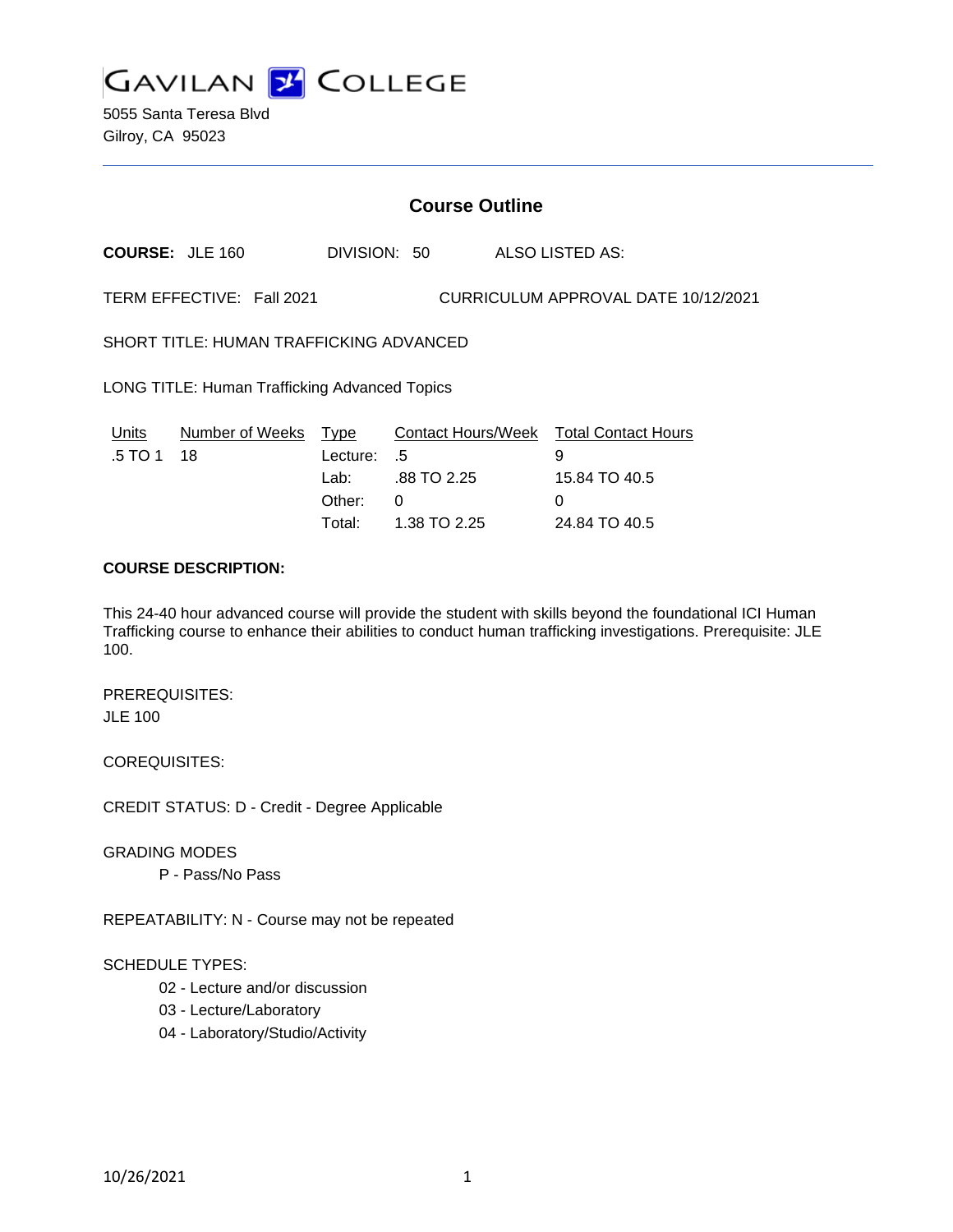## **STUDENT LEARNING OUTCOMES:**

By the end of this course, a student should:

1. Demonstrate how to recognize recruitment and control of human trafficking victims in custody and the differences in investigative steps for in-custody and out-of-custody victims and suspects.

2. Demonstrate techniques and best practices for interviewing and working with victims of trauma.

3. Identify how to recognize recruitment and control of human trafficking victims in custody and the differences in investigative steps for in-custody and out-of-custody victims and suspects.

4. Demonstrate techniques and practices for interviewing trafficking suspects

## **COURSE OBJECTIVES:**

This course will provide the student with skills beyond the foundational Human Trafficking course to enhance their abilities to conduct human trafficking investigations.

### **CONTENT, STUDENT PERFORMANCE OBJECTIVES, OUT-OF-CLASS ASSIGNMENTS**

Curriculum Approval Date 10/12/2021

Lecture Content

I. INTERVIEWING & WORKING WITH VICTIMS OF TRAUMA (2 hours)

- A. Understanding the Neurobiology of Traumatic Stress & amp; the Impact on Victims
- B. Understanding & Applying Trauma Informed, Victim Centered Practices when interviewing Victims
- C. In-Class Exercise
- 1. Practicing, Observing, & Evaluating Technique
	- a. Conduct Activity Break up into groups
	- b. Review & Feedback Group Discussion & Feedback

II. ILLICIT MASSAGE PARLORS & BROTHELS (2 hours)

- A. Introduction
- B. Illicit Massage Parlors
- C. California Labor Code
- D. California Massage Therapy Council (CAMTC)
- E. City / County Massage Ordinances
- F. Build your team
- G. Strategies for seizing assets in Human Trafficking Cases
- H. Case Overview
- III. ABSENT VICTIM CASES (2 hours)
- A. Investigative Focus

IV. IN-CUSTODY RECRUITMENT & CONTROL (2 hours)

A. Introduction

 1. Even if you don't work in a custody facility and never want to, your victims, suspects, and witnesses will likely be in and out of

jail during the investigation and during trial prep

 2. Custody facilities are not quite like the street; "survival of the fittest" "might makes right" "snitches get stitches" are magnified

3. In a custody context the targets/victims will almost always be female

4. There will be differences between County Jail, State Prison, and Juvenile Hall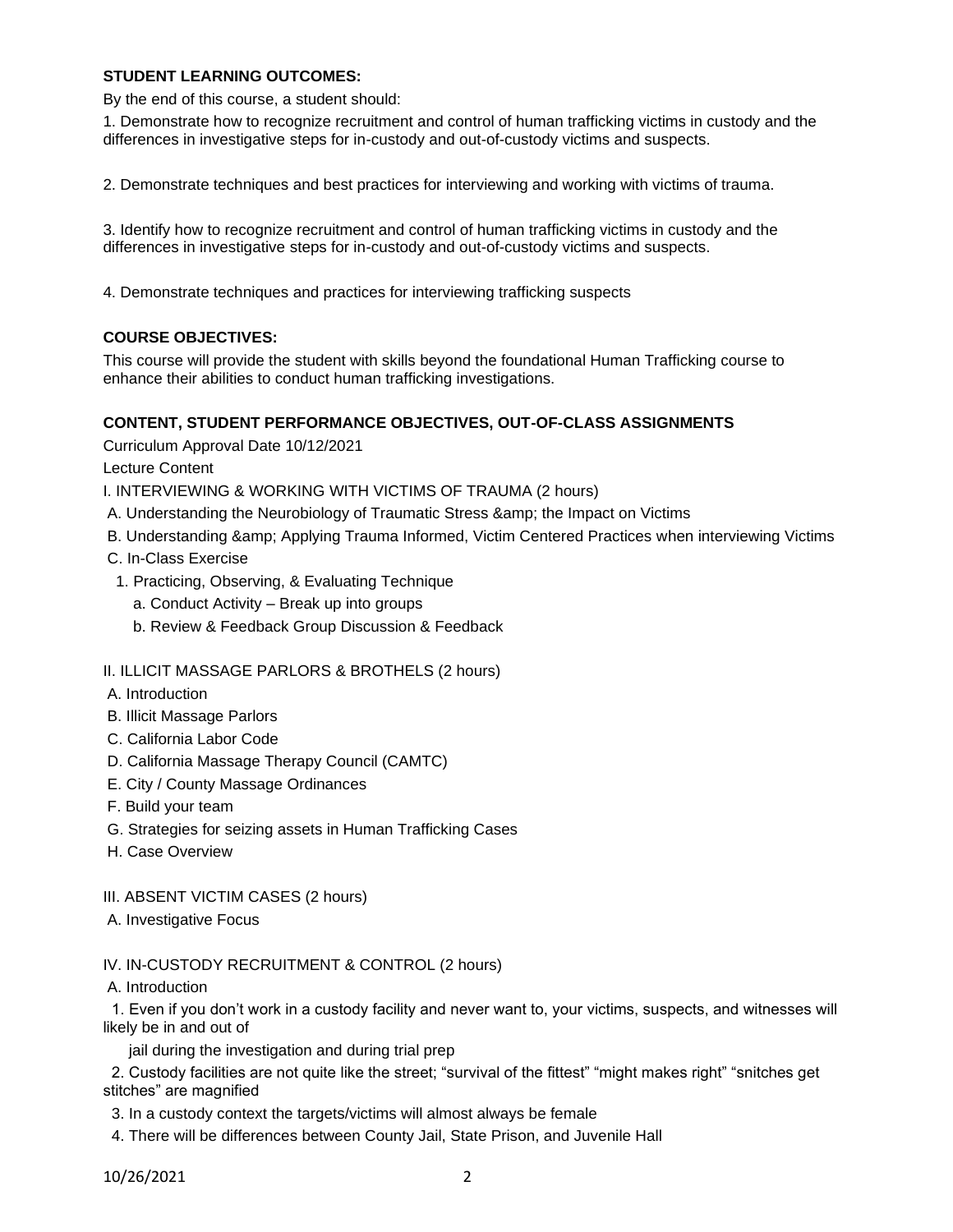- B. The Basic Variations ( 1 hour)
- C. In-custody women recruiting/controlling other in-custody women
- D. Out-of-custody pimps recruiting/controlling in-custody women
- E. In-custody pimps recruiting/controlling out-of-custody women
- F. In-custody pimps recruiting/controlling in-custody women

### **Lab Content**

V. DATA ANALYSIS & CASE MANAGEMENT (4 hour)

- A. Case Development
- B. Case Management
- C. Search Warrant Process
- D. Discovery

VI. GANG/HUMAN TRAFFICKING CASES (4 hour)

- A. Case Debriefs
- B. Investigatory Tactics & Challenges
- C. Discovery obligations and Challenges in Gang and Human Trafficking Cases

### VII. HUMAN TRAFFICKING WIRETAPS (8 hours)

- A. Introduction
- B. Human Trafficking Wiretap Case Debriefs
- C. Operational Takeaways from Case Debriefs / Critical Lessons
- D. Litigation Support
- E. Wiretap Affidavit Construction & Rules
- F. Asset Forfeiture / Financial Investigation
- G. Global HT and Wiretap Group Exercise
- H. Review and Discuss: All Three Instructors

I. Learning Activities (16 hours)

#### A. Learning Activity 1 – Putting Together the Puzzle of Complex Trauma

 1. In this activity, taken from the National Child Traumatic Stress Network (NCTSN) Think Trauma curriculum, each table will be given their own scenario separated into six pieces. Each piece represents part of the information necessary to better understand the trauma faced by the young adult victim.

B. Learning Activity No. 2 – Create an Investigative Blueprint

 1. Each group will be given a scenario, and they must come up with an investigative plan covering the initiation of investigation through jury trial and sentencing.

C. Learning Activity No. 3 – Pre-test

 1. Activity designed to test the knowledge of the students regarding the presence of in-custody trafficking, awareness of investigative resources, and methods of investigation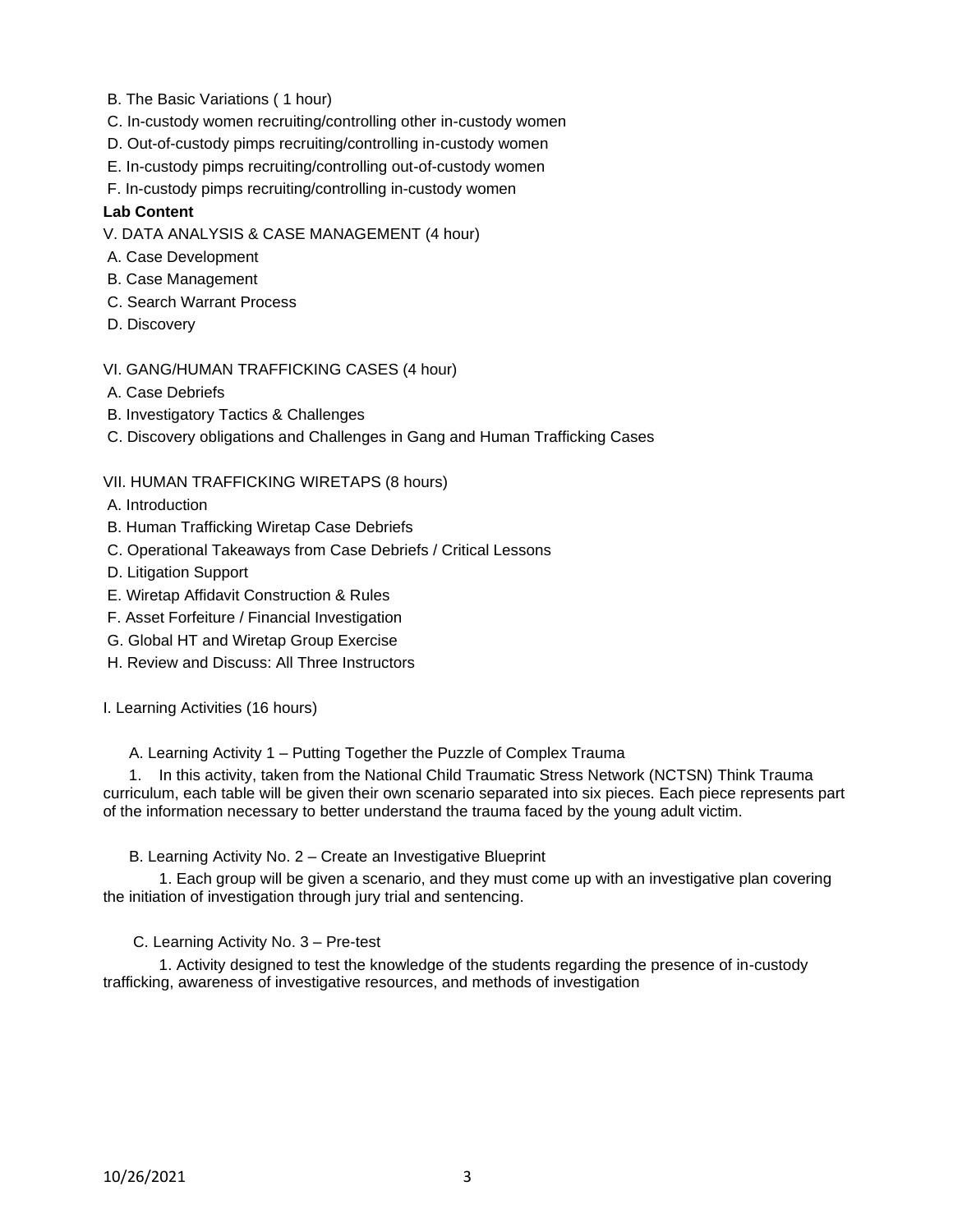## **METHODS OF INSTRUCTION:**

Lecture/Lab

## **OUT OF CLASS ASSIGNMENTS:**

Required Outside Hours: 18 Assignment Description: Reading instructor handouts and review scenarios

# **METHODS OF EVALUATION:**

Skill demonstrations Percent of total grade: 50.00 % Performance in learning activities and skills to be evaluated by instructor to meet the minimum standard. Objective examinations Percent of total grade: 50.00 % Written exam to be graded by the instructor.

### **REPRESENTATIVE TEXTBOOKS:**

John Vanek. What You Need to Know About Human Trafficking and Modern Slavery . Gardnerville, NV: Daliwal Press,2016. ISBN: 978-0-9971180-0-1 Reading Level of Text, Grade: 12 Required Other Texts and Materials Instructor Handouts, Lab Manual Human Trafficking Advanced, 2020